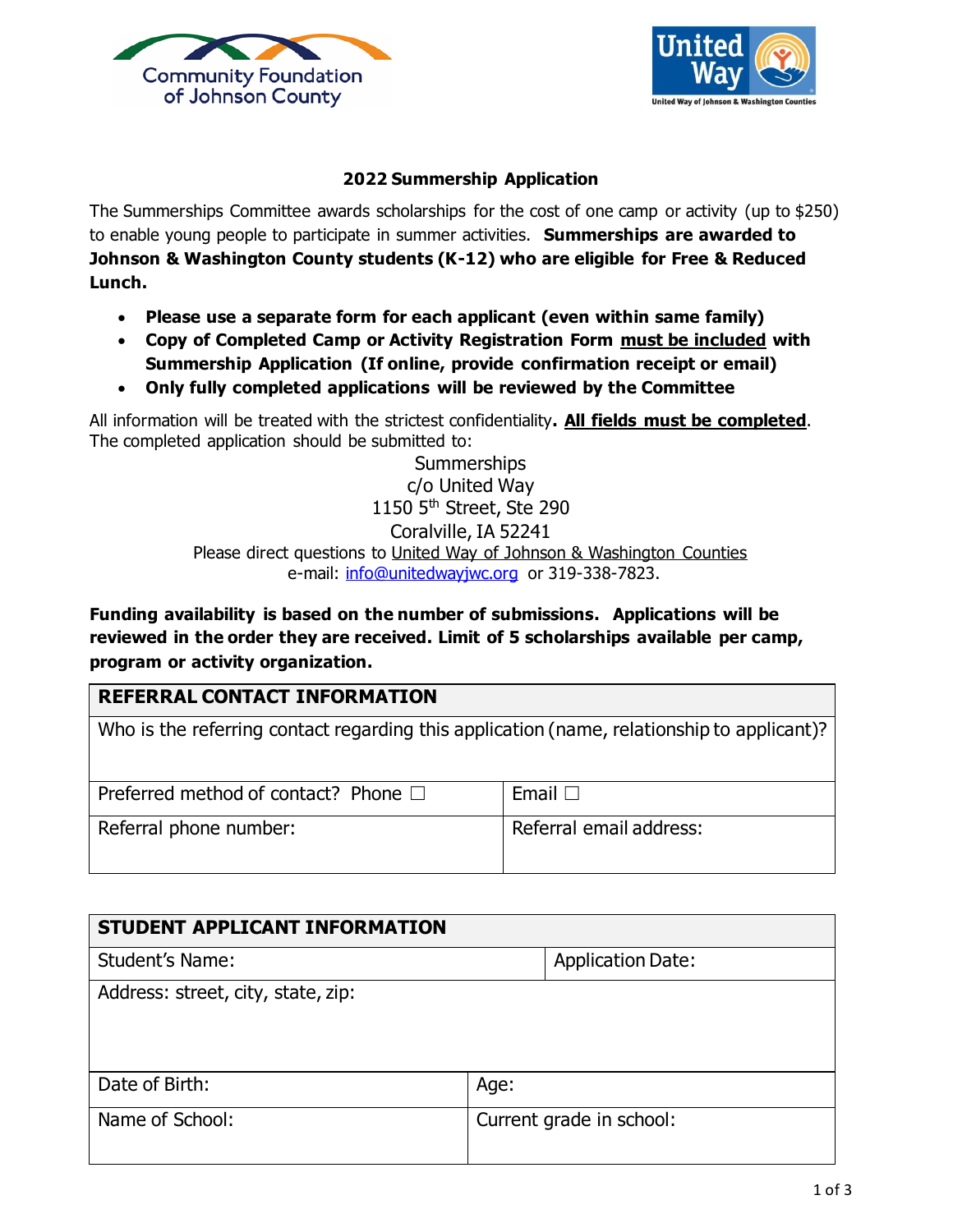| <b>PARENT/GUARDIAN INFORMATION</b> |  |
|------------------------------------|--|
|------------------------------------|--|

Parent/Guardian Name(s):

Address: street, city, state, zip:

Parent/Guardian Phone Number(s):

Contact Email:

Number of family members in household:

Annual Household Income:

## **CAMP/PROGRAM/ACTIVITY INFORMATION**

Name of Camp/Program/Activity:

Camp/Program/Activity Contact Name:

Contact Phone: Contact Email:

Address:

Dates of camp/program/activity applicant wishes to attend:

Deadline for registration:

Brief description of camp/program/activity (Camp/program/activity registration and information must be attached to the application):